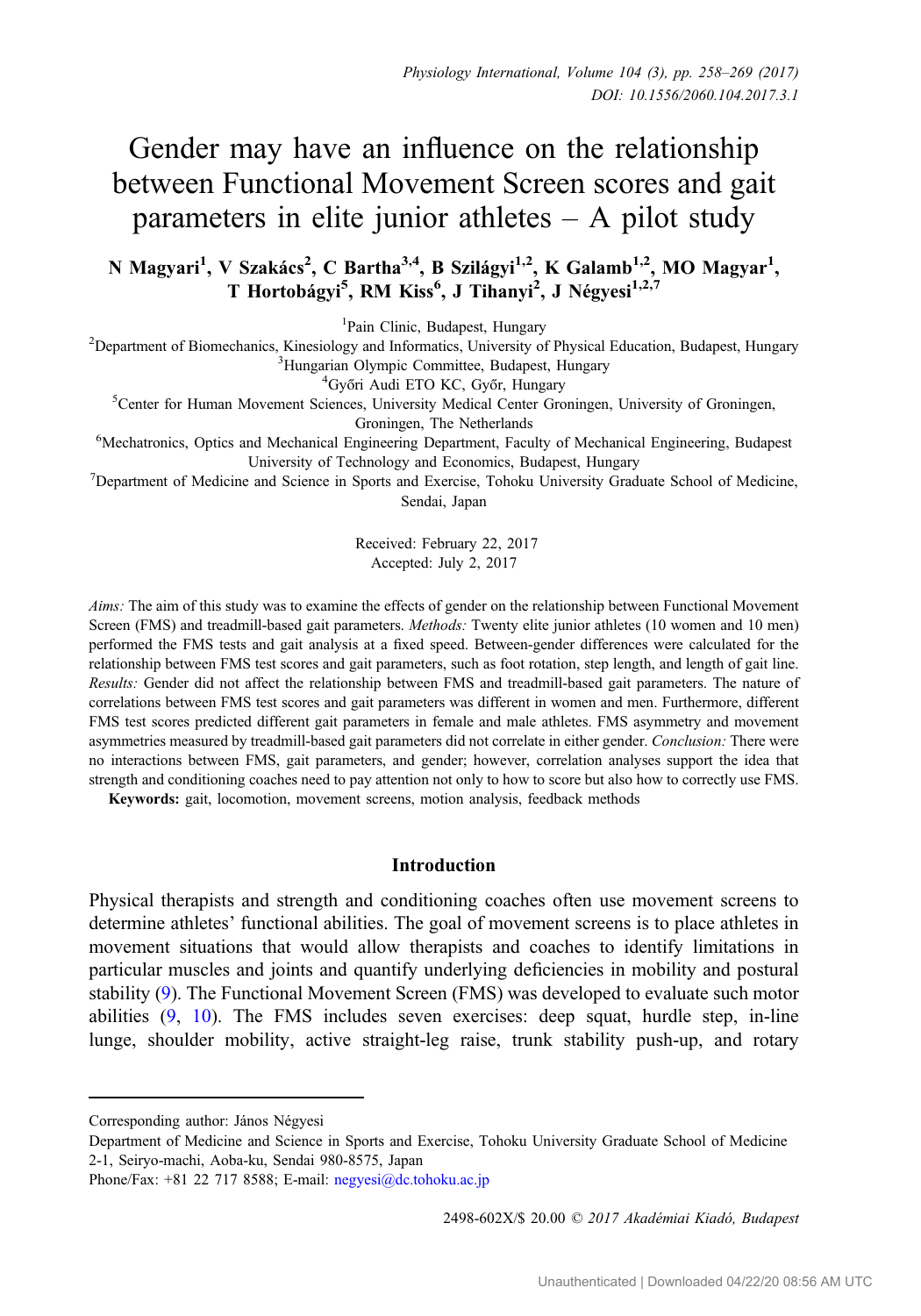stability [\(9,](#page-10-0) [10](#page-10-0)). The FMS was designed with the intent to identify mobility dysfunctions, functional limitations, and asymmetries that could increase the risk of injuries  $(8-10)$  $(8-10)$  $(8-10)$ . In contrast, the FMS is not intended to predict injuries ([3\)](#page-10-0) and it indeed seems to have low efficacy for identifying movement deficiencies in complex tasks comprising multidirectional speed and jumping movement  $(19)$  $(19)$ .

Whether FMS scores are related to athletic performance is a matter of debate. For example, FMS scores did not correlate with performance in 20-m sprint ( $r = -0.107$ ), vertical jump ( $r = 0.249$ ), or t-test ( $r = -0.146$ ) in collegiate golfers [\(28](#page-10-0)). t-test is a measure of agility for athletes and includes cutting maneuvers in the form of forward, lateral, and backward sprinting. There was also no relationship between FMS scores and core stability and the relationships were only moderate between FMS scores and performance in the backward overhead medicine ball throw and t-test in recreationally active adults ( $r = -0.383$  to  $-0.462$ ) [\(28](#page-10-0)). One possible reason for the low correlations is the inclusion of a mix of male and female athletes in the sample [\(27](#page-10-0), [28](#page-10-0)), even though previous studies have clearly demonstrated that gender has a strong effect on muscle strength and power ([26\)](#page-10-0) and movement biomechanics during certain actions ([23\)](#page-10-0) and such differences could affect the FMS scores ([18\)](#page-10-0). For instance, females displayed significant increases in peak hip flexion, knee flexion, and knee valgus compared with males ([23\)](#page-10-0) and demonstrated larger knee valgus angles during sidestep [\(22](#page-10-0), [23](#page-10-0)) and jump-landing tasks ([18\)](#page-10-0). Second, scores on the FMS tests could be different between raters based on the previous training and experience ([24\)](#page-10-0). Furthermore, previous studies reported varying levels of reliability for FMS ([25](#page-10-0)), which could contribute to the low relationship between FMS scores and performance measures.

In line with FMS, gait analysis has also widely been used as a method to identify deficiencies, asymmetries, and compensations in locomotion. Postural instability, balance deficiencies during gait, and restricted range of motion can increase the risk of injuries [\(17](#page-10-0)). Walking is a fundamental yet complex task requiring integration of dynamic balance, visual flow, and a multitude of sensory inputs ([36\)](#page-11-0). The state of the central nervous system, muscle balance, and other factors defines the nature of the gait. Asymmetries in different gait parameters can be examined using a treadmill. For example, Kiss and Magyar ([15\)](#page-10-0) demonstrated that gender significantly affects gait variability presumably mediated in part by gender-related differences in joint flexibility [\(13](#page-10-0)).

Both FMS and gait analysis are widely used to identify asymmetries; however, none of the previous studies have measured the relationship between the two methods. Altogether, the purpose of this study was to determine the effects of gender on the relationship between outcomes in FMS and treadmill-based gait parameters. We hypothesized that asymmetry in FMS would correlate with low symmetric index of treadmill-based gait parameters; furthermore, we expected to demonstrate a gender effect on the relationship between FMS scores and gait [\(6](#page-10-0)). We expect that the results could increase the specificity of using the FMS to identify functional deficiencies in female and male athletes.

## Materials and Methods

#### Study design

This study was designed to examine the effects of gender on the relationship between FMS test scores and gait parameters in elite junior athletes. Participants were tested at least 2 weeks after their competitive season in the fall of 2014. Foot rotation (°), step length (cm), and length of gait line (mm) were calculated from force distribution during gait measured on a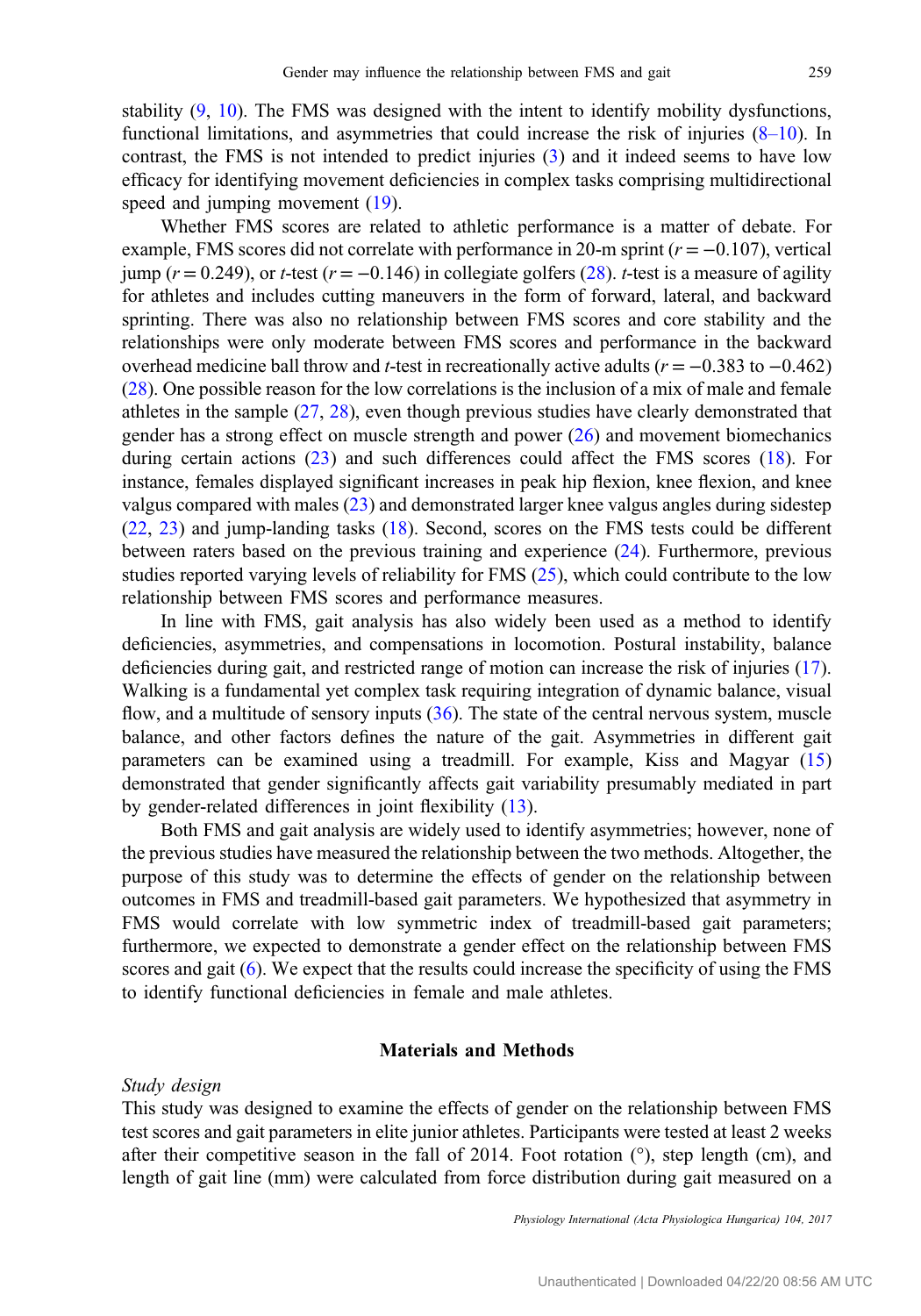Zebris FDM-T-instrumented treadmill. Foot rotation ([37\)](#page-11-0) and step length ([8](#page-10-0)) are the widely used spatial variables in gait analysis ([29\)](#page-10-0). Length of gait line is a frequently used biomechanical outcome and is determined as the length of the center of pressure (CoP) during the stance phase of gait [\(16](#page-10-0), [32](#page-11-0)). Step length and length of gait line were normalized to body height. Spearman's correlations were used to quantify the relationships between the scores of FMS tests and gait parameters. A stepwise multiple regression model was conducted for the gait parameters with the FMS screens, to determine which could best predict the measured gait parameter. Multivariate analyses of variance (ANOVAs) were used to determine if there was an interaction between FMS, gait, and gender.

# Participants

Table I shows the characteristics of the participants ( $n = 20$ ). Participants were elite junior athletes, members of the Hungarian national team in a specific discipline. All of the athletes attended the Youth Olympic Games, the highest level of competition for junior athletes in Hungary. Participants were included if they were 18 years of age or younger; currently participated in a symmetric sport (i.e., track and field, swimming, triathlon, rowing, etc.), and trained at least five times per week over the last year. All of the athletes were free of neurological, cognitive, and orthopedic disorders, injuries, or conditions, which prevented sports participation for more than 3 days. Athletes were excluded in case of (1) pregnancy, (2) blurred vision, (3) cardiovascular disorders, (4) respiratory disorders, or (5) evidence, selfreported, or otherwise, for taking performance-enhancing drugs. After giving both verbal and written explanation of the experimental protocol, all athletes signed an informed consent that conformed to the Declaration of Helsinki and was approved by the local institutional Committee of Science and Research Ethics (TE-KEB/No5/04/2017). Written parental or guardian consent was also obtained.

# Procedures

Testing was conducted in a biomechanics laboratory, which featured a Zebris FDM-T Treadmill (Zebris Medical GmbH, Germany). Athletes were instructed to refrain from intensive exercise, stimulants, and drugs during the 24-h period prior to testing and wear their own running shoes for all tests, except for the FMS test. The athletes' age, height, and body mass were recorded first. Walking freely over ground or on a treadmill represents even for athletes a different stimulus but gait kinematics tends to be similar while walking on a treadmill and over ground for 6 min ([2\)](#page-9-0). Participants were instructed to walk on the treadmill at their preferred walking speed for 1 min. Because gait velocity affects gait kinematics and

|                | Women                          | Men                            |
|----------------|--------------------------------|--------------------------------|
| Sample         | 10                             | 10                             |
| Age (years)    | $17.1 \pm 0.99$ (range: 16–19) | $17.6 \pm 1.07$ (range: 16–20) |
| Height $(m)$   | $1.7 \pm 0.08$                 | $1.78 \pm 0.06$                |
| Body mass (kg) | $65.86 \pm 6.44$               | $79.49 \pm 10.21$              |

Table I. Participant characteristics

Values are mean  $\pm$  standard deviation, unless denoted differently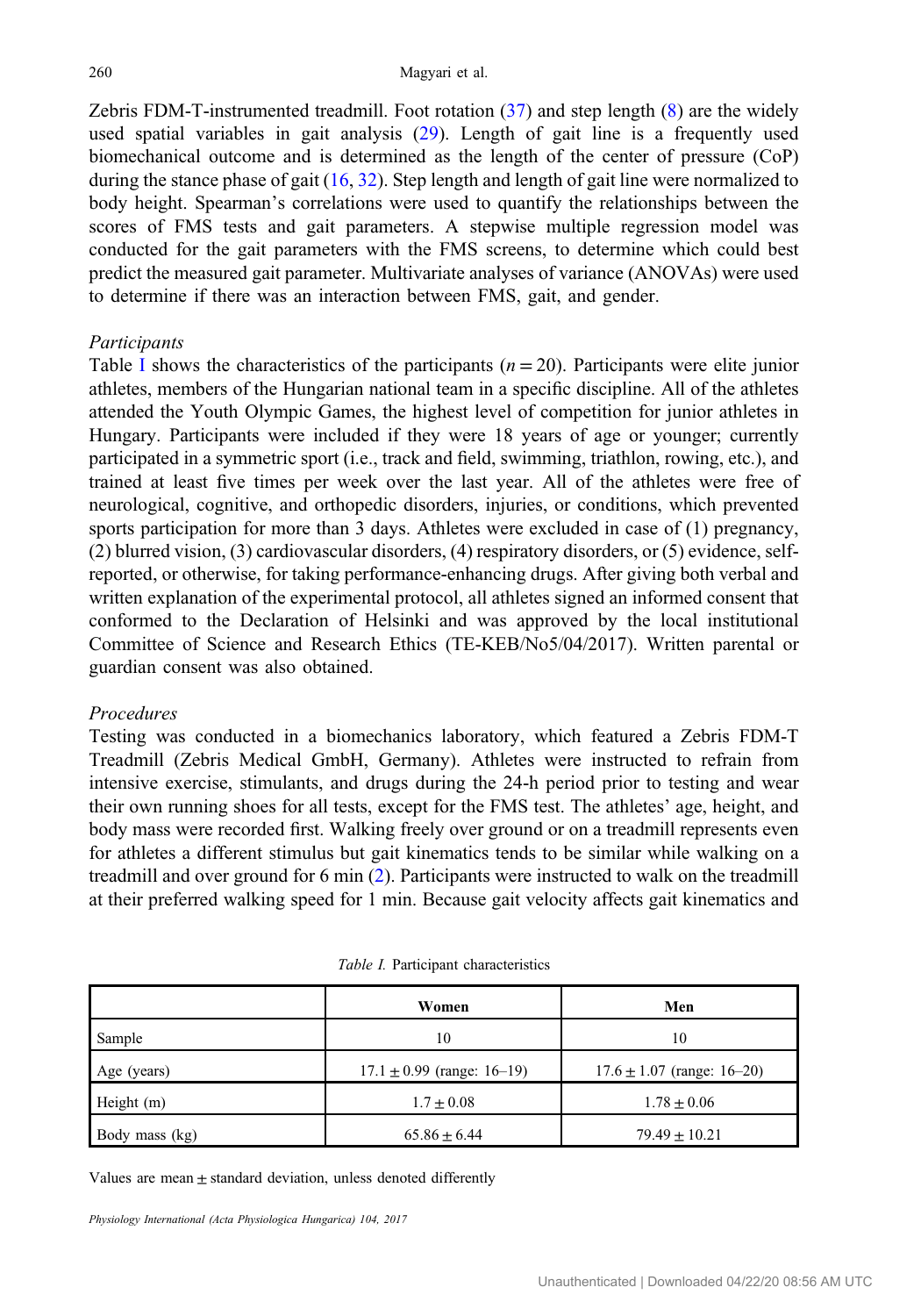kinetics  $(4, 7)$  $(4, 7)$  $(4, 7)$  $(4, 7)$ , we administered the gait analysis at a fixed speed of 1.22 m/s, which was the average habitual gait speed for the group [\(14](#page-10-0)). Athletes performed the FMS tests following the gait analysis.

We determined the spatiotemporal parameters of gait using a Zebris FDM-T Treadmill. This device is fitted with an electronic mat embedded underneath the belt. The dimension of each force sensor is  $0.85 \text{ cm} \times 0.85 \text{ cm}$ , sampling the force signal at 120 Hz. The treadmill's speed can be adjusted from 0.2 to 22 km/h in increments of 0.1 km/h. The effective measurement (contact) surface is 150 cm  $\times$  50 cm. Foot pressure is mapped at a high resolution, which allows the detection of small differences in force distribution and subtle adaptations between walking conditions. Dedicated software (Zebris FDM 1.6.2., Zebris, Germany) integrates the force signals and provides a 2D/3D graphical representation of major spatiotemporal parameters of gait. We extracted the following dependent variables from the gait data: foot rotation (°), step length (cm), and length of gait line (mm), which quantify the CoP path. The Shapiro–Wilk test indicated normal distribution of the data ( $p = 0.938 - 0.979$ ).

The FMS has moderate to high reliability ([24,](#page-10-0) [25\)](#page-10-0) and uses seven tests and three clearing examinations [\(9](#page-10-0), [10](#page-10-0), [24](#page-10-0), [27](#page-10-0)). Except for the deep squat and trunk stability push-up, each side of the body was unilaterally assessed.

The official scoring checklist published by Cook et al. [\(9](#page-10-0), [10](#page-10-0)) was used in the study. Three repetitions of each screen were completed, and the best-performed repetition was scored. About 10 s of rest were given between trials and 1 min between tests. Participants were instructed to return to the starting position between each trial [\(27](#page-10-0)). Two movement analysts being experienced in the FMS test scoring observed the athletes and scored independently each movement on a scale from 0 to 3. Scores of 3, 2, 1, and 0 represented according to the relevant criteria: "performed without compensation," "performed with compensation," "could not perform," and "pain," respectively ([9,](#page-10-0) [10](#page-10-0), [12](#page-10-0)). A movement completed with a single compensation scored 2; more than one compensation scored 1 ([12\)](#page-10-0). If there was a discrepancy in scores between the investigators, they discussed the result just after the measurement until they made an agreed decision ([18\)](#page-10-0). However, there were no differences between the two investigators in scoring FMS ( $t = 0.000$ ,  $p = 1.000$ ). The highest overall score of the FMS test is 21. For tasks that required bilateral assessments, the lower score contributed to the overall score. For this study, individual scores for each side of the body were also considered.

## Statistical analyses

We performed the statistical analyses using SPSS (IBM, version 22.0, IBM Corporation, Armonk, NY). We characterized each parameter with descriptive statistics (mean  $\pm$  standard deviation; 95% confidence intervals). Between-gender differences in gait parameters were calculated using independent samples t-test ( $p \le 0.05$ ). For the FMS tests, we used independent samples Mann–Whitney U tests ( $p \le 0.05$ ). We quantified the relationship between FMS tests' scores and gait parameters using Spearman's correlation. Furthermore, relationship between FMS asymmetry and movement asymmetry during treadmill-based gait was determined by examining side-to-side asymmetries in FMS tests and calculating symmetry index (SI) ([30\)](#page-11-0) in treadmill-based gait parameters. For side-to-side examination, those FMS tests were used, which were bilaterally scored, such as in-line lunge, shoulder mobility, and active straight-leg raise. SI for each measured treadmill-based gait parameter was calculated as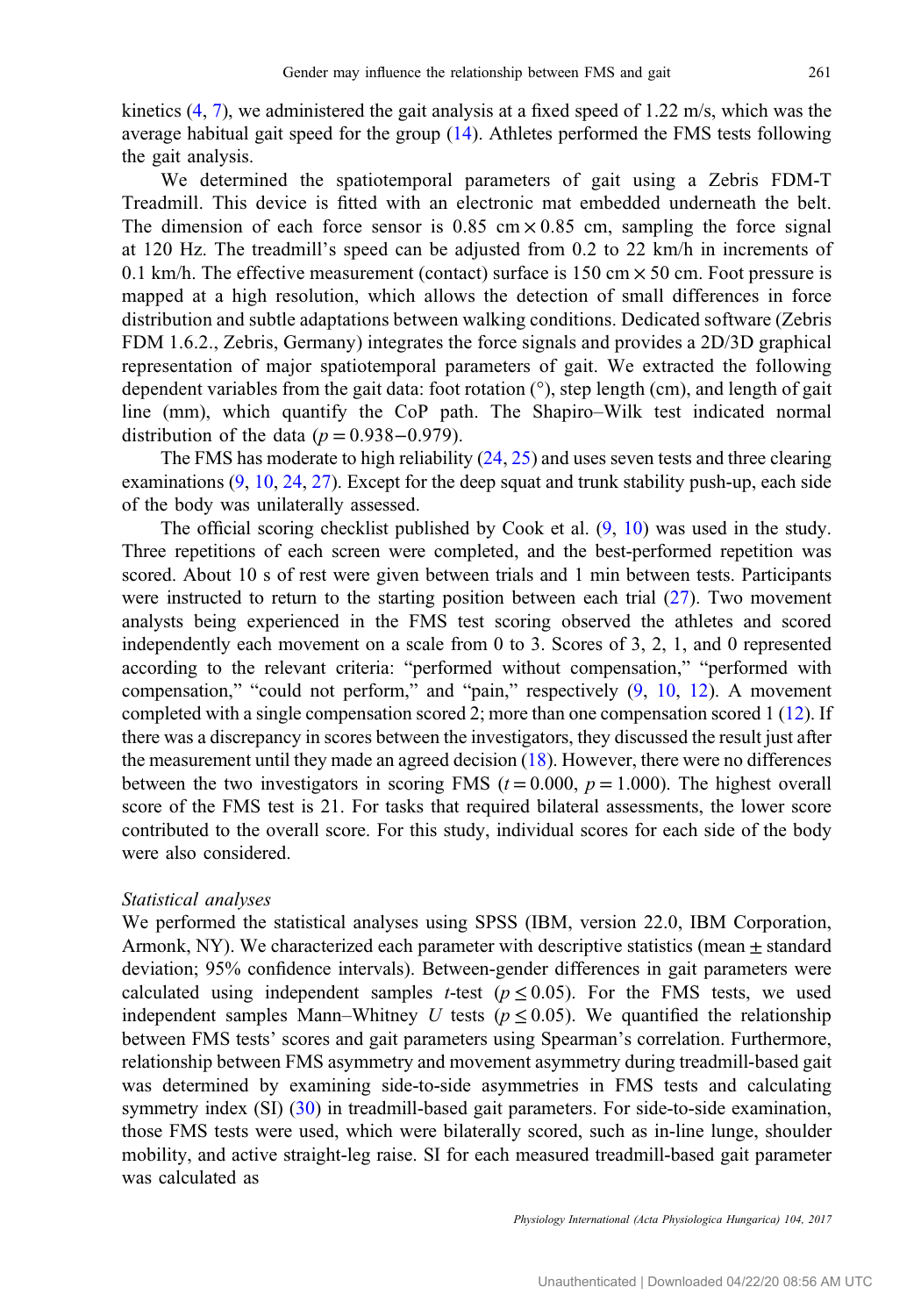Magyari et al.  
\nSI = 
$$
\frac{(X_R - X_L)}{0.5 (X_R + X_L)} \times 100\%.
$$

Only strong correlations ( $r = 0.7$  to 1 or  $-0.7$  to  $-1$ ) are reported. Stepwise multiple regression analyses ( $p < 0.05$ ) were conducted for the foot rotation, step length, and length of gait line parameters (each acted as a dependent variable), with the FMS screens, to determine which could best predict the measured gait parameter. Finally, ANOVA was used to determine whether FMS would need to be differently used in males and females when looking for functional deficiencies.

To establish the number of participants required for the study, we performed power analysis using G\*Power 3.1.7. According to the power analysis, 22 participants per group would be enough to detect changes in the measured variables (80% power); however, data only from 20 athletes will be reported in the present pilot study, suggesting a careful interpretation of the results.

#### **Results**

Table [II](#page-5-0) shows that there were no between-gender differences in treadmill-based gait parameters. In addition, none of FMS tests revealed between-gender differences using Mann–Whitney U test. Figure [1](#page-6-0) shows the mean individual FMS scores in female and male participants. The rotary stability scores were similar on the two sides of the body (14.5  $\pm$ 2.12 and  $13.6 \pm 1.78$ ; hence, we show a pooled score.

Table [III](#page-7-0) summarizes the correlations between the FMS tests and the different gait parameters. The nature of correlations was different in men and women. However, there were no significant correlations in either gender between the SI of gait parameters and compensations in FMS measured by examining side-to-side asymmetries (Table [IV](#page-8-0)). Stepwise multiple regression analysis (Table [V](#page-8-0)) showed that deep squat for the left  $(r = 0.79, p = 0.01)$  and for the right ( $r = 0.76$ ,  $p = 0.01$ ) predicted only step length in women. Furthermore, different FMS test predicted the length of gait line of the left- (right-leg hurdle step,  $r = 0.82$ ,  $p = 0.00$ ), and of the right-leg (deep squat,  $r = 0.81$ ,  $p = 0.00$ ). However, different FMS test scores predicted different gait parameters in male athletes: right-leg foot rotation degree and rightleg step length were both predicted by rotary stability ( $r = 0.70$ ,  $p = 0.02$ ;  $r = 0.73$ ,  $p = 0.02$ , respectively). We found no interaction effect between FMS, gait parameters, and gender (all *p* values are  $\geq$ 0.05).

#### **Discussion**

Although recent studies have examined the relationship between the FMS and athletic performance ([27](#page-10-0), [28](#page-10-0)), this is the first study to report on the relationship between FMS scores and treadmill-based gait parameters in elite junior athletes. Correlation analyses revealed that the relationships between outcomes in FMS and treadmill-based gait parameters are different between genders; however, we found no significant interaction between FMS, treadmill-based gait parameters, and gender. Finally, there were no correlations between FMS asymmetry and movement asymmetries measured by treadmill-based gait parameters in either gender. Because of the small sample size, this study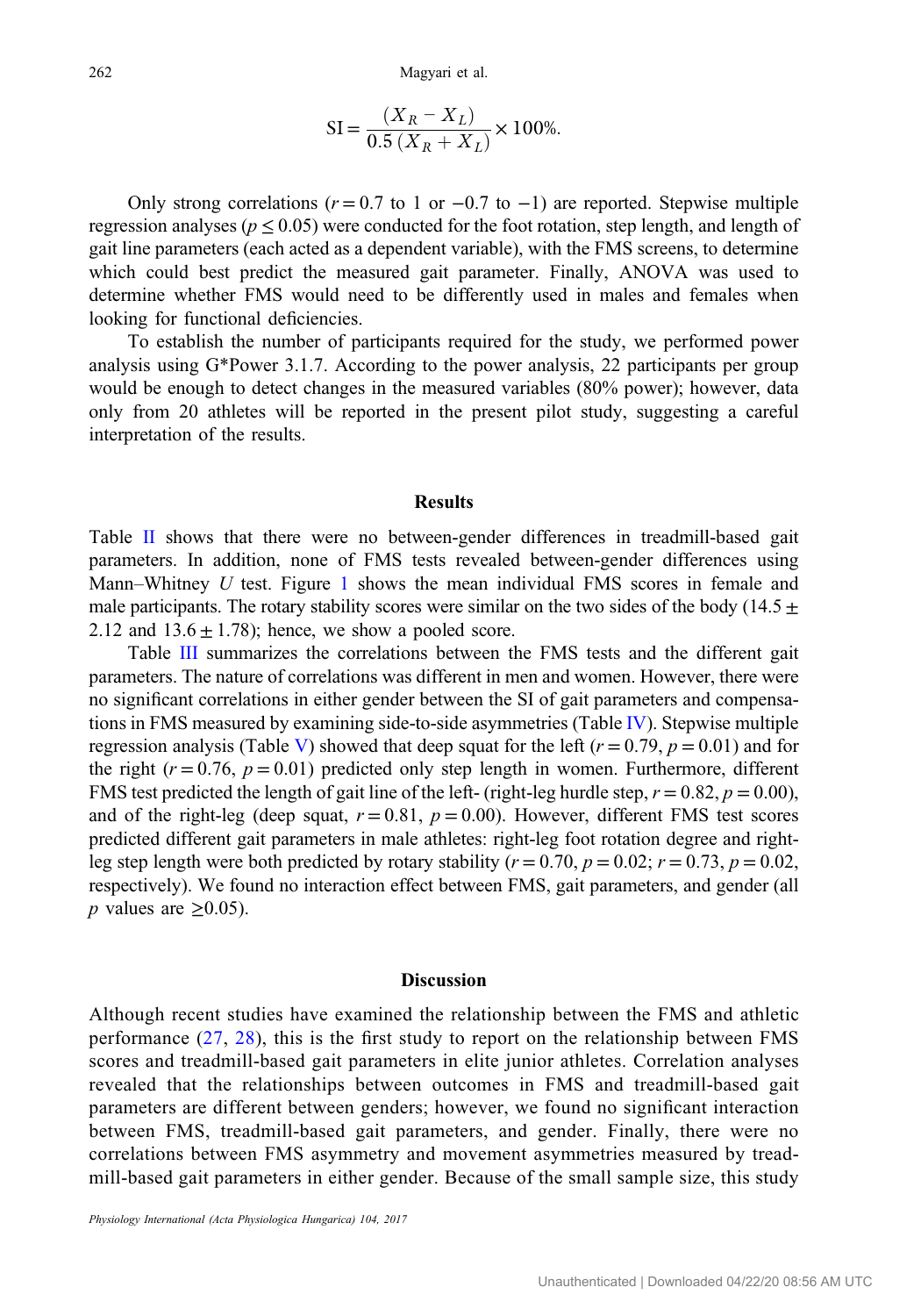<span id="page-5-0"></span>Table II. Mean, standard deviation (SD) of foot rotation (°), step length normalized for standing height, and length of gait line normalized for standing height; and t value, p level, and 95% confidence interval of the difference between elite junior female ( $n = 10$ , upper values) and male ( $n = 10$ , bottom values) athletes, respectively

|                           |        |           |                  |       |         | 95% confidence interval<br>of the difference |
|---------------------------|--------|-----------|------------------|-------|---------|----------------------------------------------|
|                           | Mean   | <b>SD</b> | $\boldsymbol{t}$ | Sig.  | Lower   | <b>Upper</b>                                 |
| Foot rotation left $(°)$  | 4.07   | 2.61      | 1.652            | 0.116 | $-0.80$ | 6.70                                         |
|                           | 7.02   | 5.01      |                  |       |         |                                              |
| Foot rotation right $(°)$ | 6.24   | 1.48      | 0.477            | 0.641 | $-1.64$ | 2.59                                         |
|                           | 6.71   | 2.75      |                  |       |         |                                              |
| Step length left          | 36.96  | 2.42      | 0.621            | 0.776 | $-1.50$ | 2.75                                         |
|                           | 36.33  | 2.09      |                  |       |         |                                              |
| Step length right         | 36.99  | 2.22      | 0.365            | 0.890 | $-1.85$ | 2.63                                         |
|                           | 36.61  | 2.54      |                  |       |         |                                              |
| Length of gait line left  | 121.78 | 8.70      | $-1.006$         | 0.329 | $-9.94$ | 3.51                                         |
|                           | 125.00 | 5.18      |                  |       |         |                                              |
| Length of gait line right | 123.80 | 6.85      | $-0.395$         | 0.893 | $-7.37$ | 5.04                                         |
|                           | 124.97 | 6.34      |                  |       |         |                                              |

t: t value of independent samples t-test; Sig.:  $p$  level of t-test.

provides only preliminary data on the effects of gender on the relationship between FMS scores and gait.

It is well known that females versus males have lower muscle mass, body height, and weight, shorter limbs ([34](#page-11-0), [35\)](#page-11-0), and also lower absolute muscle strength, and generate less muscle power  $(1)$  $(1)$ . The wide pelvis and short thighs  $(20)$  $(20)$  give rise to valgus-knee gait that is typical of females [\(21](#page-10-0)). Females show larger knee valgus angles during sidestep ([22,](#page-10-0) [23\)](#page-10-0) and jump-landing tasks [\(11](#page-10-0)). Furthermore, the female lower extremity alignment may cause disproportional strains and impact on the hip and knee joints and lower back, increasing the risk of injuries ([31\)](#page-11-0). For example, decreased activation of the hip abductors and greater hip adduction in the supporting limb were shown during soccer kick, which is associated with increased risk of anterior cruciate ligament injury in female athletes ([5\)](#page-10-0). We observed no between-gender differences in length of gait line; however, FMS tests significantly predicted this parameter only in female athletes, suggesting an insensitivity of the FMS tests to gender. Length of gait line is the length of the CoP path computed based on ground contacts on one side. This parameter comprises the path of the force distribution for all the steps recorded for one side of the body. Length of gait line was normalized to body height; however, this parameter is largely dependent on the landing strategy (heel strike vs. flat foot), which may suggest that any gender differences are caused by differences in landing strategy.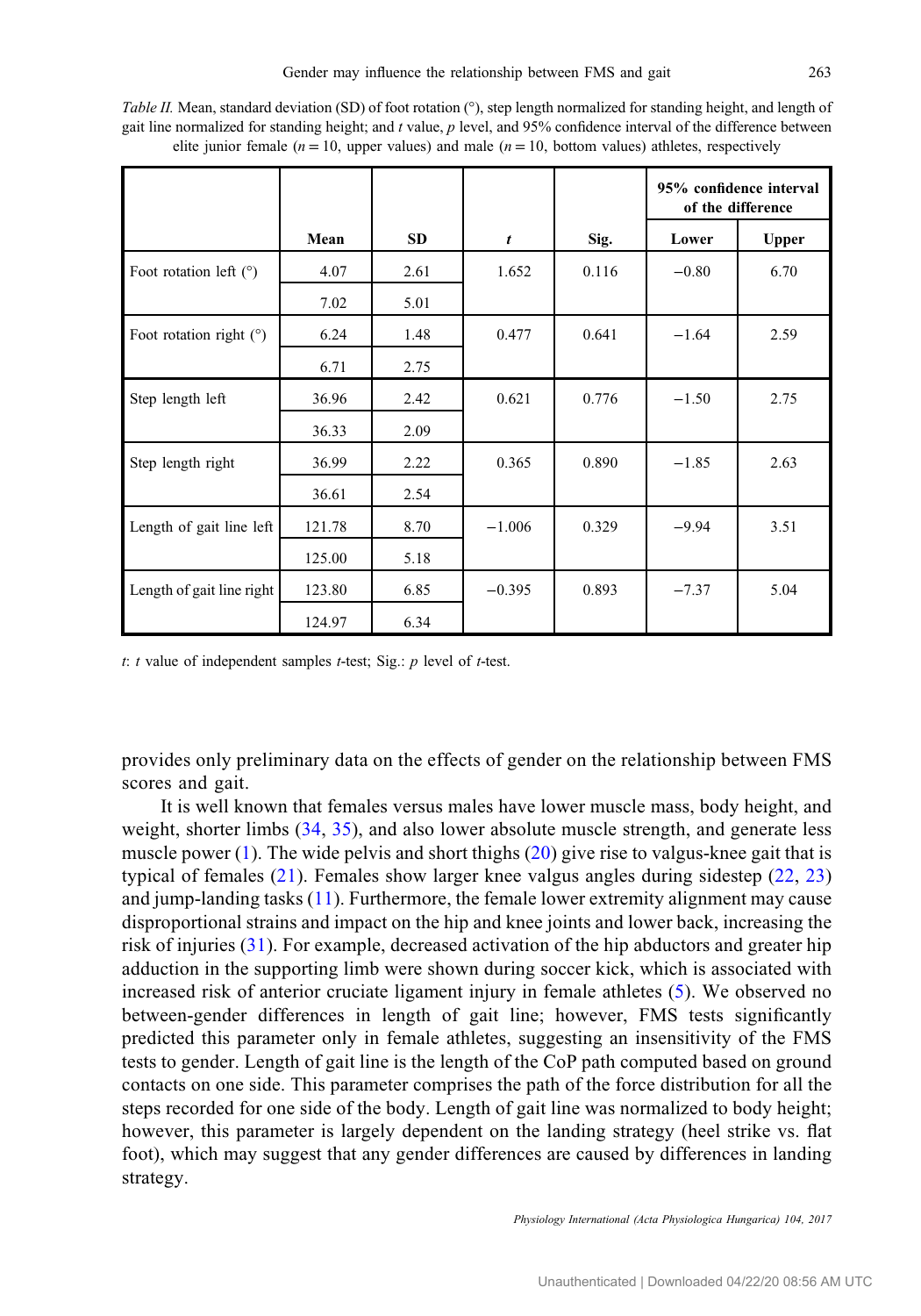<span id="page-6-0"></span>

Fig. 1. Scores (mean  $\pm$  standard deviation) for the Functional Movement Screen assessments for the left and right of the body in elite junior female  $(n = 10)$  (filled square) and male (open diamond) athletes. DS: deep squat; HS: hurdle step; ILL: in-line lung; SM: shoulder mobility; ASLR: active straight-leg raise; TSPU: trunk stability push-up; RS: rotary stability

Spearman's correlation analyses showed strong inverse relationships between different FMS test scores and gait parameters in women and men. For example, significant inverse correlation was found between left-leg step length and deep squat  $(r = -0.798, p = 0.008)$  in women. The FMS test scores well characterize the motor performance but do not identify participant-specific compensations during the test. For example, the peak sagittal plane joint angles and joint moments of the lower extremity can differ between participants during the deep squat, resulting in participant-specific dorsiflexion-, knee flexion-, and hip-extension excursions. The relationship between length of gait line of the left-leg and right-leg hurdle step  $(r = -0.824, p = 0.002)$  supports the idea that rotation occurs at the level of the pelvis, which causes a compensatory movement during deep squat. Stepwise multiple regression analysis also supports this idea, showing that right-leg hurdle step significantly predicted length of gait line of the left leg ( $r = 0.82$ ,  $p = 0.000$ ).

Our results are in line with a previous study  $(26)$  $(26)$ , demonstrating gender specificity in movement technique, which affected the relationship between FMS scores and gait parameters. For example, we found a significant inverse relationship only between rotary stability and right-leg step length ( $r = -0.728$ ,  $p = 0.008$ ) in men. Furthermore, rotary stability had been shown as a key factor predicting right-leg step length  $(r = 0.73, p = 0.002)$  and right-leg foot rotation degree  $(r = 0.70, p = 0.002)$ .

FMS is widely used in several sports fields as a standardized method to measure the seven fundamental movement patterns. For example, the results from a previous study suggest that CrossFit produce marked symmetry in some fundamental movements compared with weight lifting or bodybuilding ([33](#page-11-0)). Furthermore, FMS prescreening system found lower limb asymmetry in 40% of the members of one of Hungary's first league soccer clubs when examined the quality of functional movement patterns ([38](#page-11-0)). Previous studies have described that gender could affect the FMS scores ([18\)](#page-10-0) through the differences in muscle strength and power ([26](#page-10-0)) and movement biomechanics during certain actions ([22,](#page-10-0) [23\)](#page-10-0). In this study, we found no significant interaction between FMS, treadmill-based gait parameters, and gender. Although significant correlations were not found in either gender between the SI of gait parameters and compensations in FMS,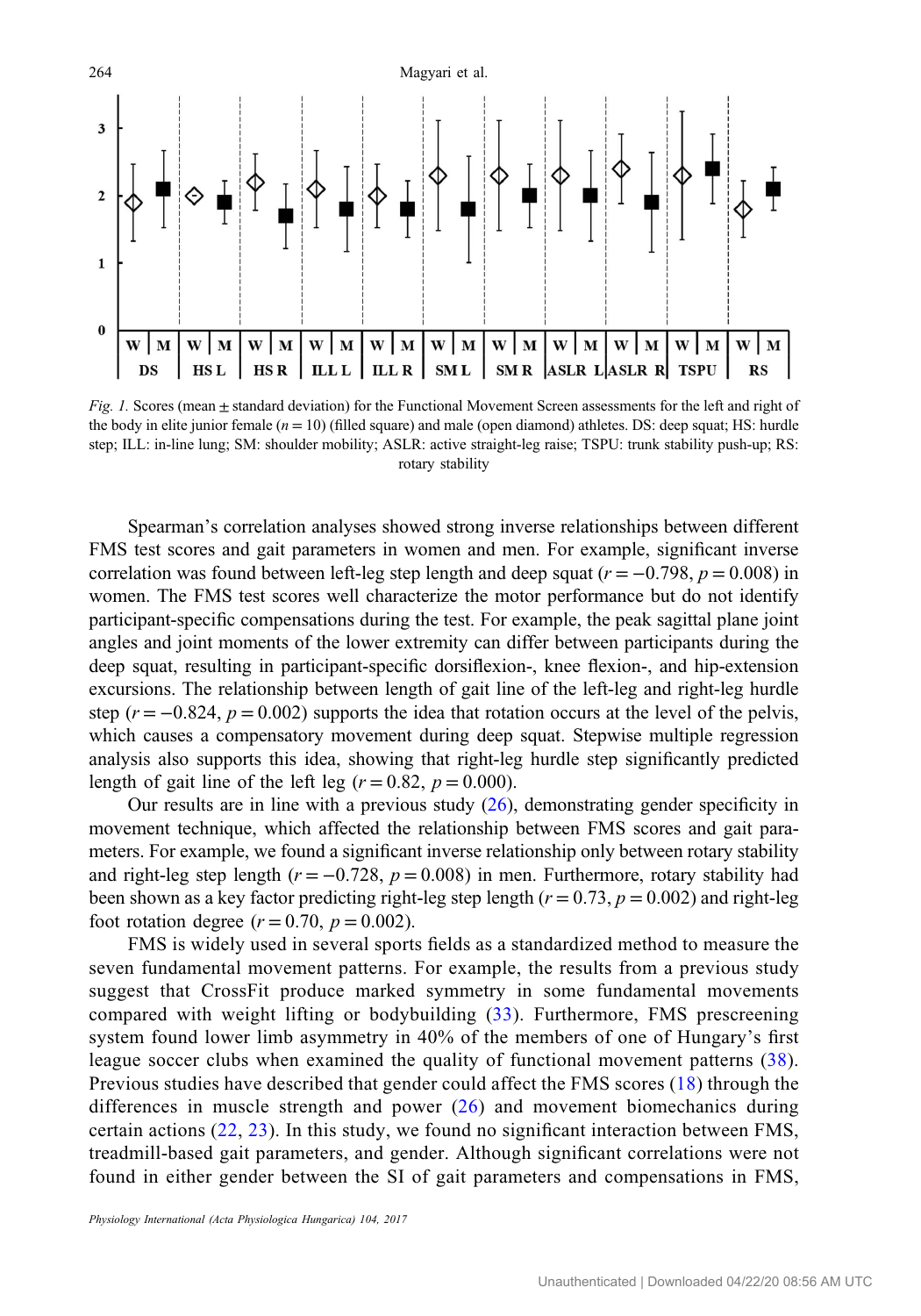<span id="page-7-0"></span>Table III. Spearman's correlations (r) between Functional Movement Screen assessments for the left and right sides of the body, and unilateral treadmill-based gait parameters, such as foot rotation (°), step length normalized for standing height, and length of gait line normalized for standing height in elite junior female ( $n = 10$ ) and male ( $n = 10$ ) athletes Table III. Spearman's correlations (r) between Functional Movement Screen assessments for the left and right sides of the body, and unilateral treadmill-based gait parameters, such as foot rotation (°), step length normalized for standing height, and length of gait line normalized for standing height in elite junior female (*n* = 10) and male (*n* = 10) athletes

|                                    | $\overline{\mathbf{S}}$ | <b>HSL</b> | <b>HSR</b>                                                                                                       | LLL      | ILL R    | <b>T NIS</b> | SM <sub>R</sub> | <b>ASLRL</b> | <b>ASLR R</b> | TSPU    | RS       |
|------------------------------------|-------------------------|------------|------------------------------------------------------------------------------------------------------------------|----------|----------|--------------|-----------------|--------------|---------------|---------|----------|
| Women                              |                         |            |                                                                                                                  |          |          |              |                 |              |               |         |          |
| Foot rotation left (°)             | 0.28                    | 0.33       | $-0.02$                                                                                                          | 0.19     | 0.45     | 0.13         | 0.36            | 0.14         | 0.20          | 0.49    | 0.18     |
| Foot rotation right $(°)$          | $-0.06$                 | 0.58       | $-0.51$                                                                                                          | $-0.36$  | $-0.05$  | 0.19         | 0.22            | $-0.34$      | $-0.59$       | 0.44    | 0.26     |
| Step length left                   | ×<br>$-0.80$            | 0.05       | $-0.30$                                                                                                          | $-0.64$  | $-0.73*$ | $-0.10$      | 0.03            | $-0.02$      | $-0.20$       | 0.33    | 0.18     |
| Step length right                  | $-0.76*$                | $-0.22$    | $-0.48$                                                                                                          | $-0.49$  | $-0.73*$ | $-0.32$      | $-0.15$         | 0.01         | $-0.18$       | 0.34    | 0.07     |
| Length of gait line left           | $-0.59$                 | 0.04       | $-0.82*$                                                                                                         | $-0.56$  | $-0.65$  | 0.06         | $-0.05$         | $-0.26$      | $-0.72*$      | 0.27    | $-0.16$  |
| Length of gait line right          | $-0.81$                 | 0.18       | $-0.68$                                                                                                          | $-0.77*$ | $-0.81$  | 0.05         | $-0.04$         | $-0.35$      | $-0.71*$      | 0.12    | 0.02     |
| Men                                |                         |            |                                                                                                                  |          |          |              |                 |              |               |         |          |
| Foot rotation left (°)             | 0.40                    | 0.11       | $-0.17$                                                                                                          | 0.22     | $-0.40$  | $-0.01$      | 0.14            | 0.49         | 0.64          | $-0.10$ | 0.26     |
| Foot rotation right $(°)$          | 0.46                    | 0.05       | 0.05                                                                                                             | 0.02     | $-0.27$  | $-0.31$      | $-0.08$         | 0.33         | 0.51          | 0.21    | 0.37     |
| Step length left                   | 0.45                    | $-0.16$    | 0.12                                                                                                             | 0.42     | 0.26     | 0.55         | 0.45            | 0.07         | $-0.04$       | 0.16    | $-0.56$  |
| Step length right                  | 0.48                    | $-0.02$    | 0.08                                                                                                             | 0.58     | 0.27     | 0.48         | 0.22            | $-0.02$      | $-0.05$       | 0.27    | $-0.73*$ |
| Length of gait line left           | 0.04                    | $-0.20$    | $-0.14$                                                                                                          | 0.51     | 0.03     | 0.08         | $-0.06$         | $-0.29$      | $-0.09$       | 0.20    | $-0.56$  |
| Length of gait line right          | 0.01                    | $-0.11$    | 0.13                                                                                                             | 0.30     | 0.30     | $-0.10$      | $-0.22$         | $-0.52$      | $-0.33$       | 0.46    | $-0.57$  |
| DC: door generate HC: bundle atom. |                         |            | II also line CM should as anothing ACID, even should be accorded to TCDII that the statute and DC actors station |          |          |              |                 |              |               |         |          |

DS: deep squat; HS: hurdle step; ILL: in-line lunge; SM: shoulder mobility; ASLR: active straight-leg raise; TSPU: trunk stability push-up; RS: rotary stability.  $*_{r} = 0.7$  to 1 or  $-0.7$  to  $-0.1$  $*_{r=0.7}$  to 1 or  $-0.7$  to  $-0.1$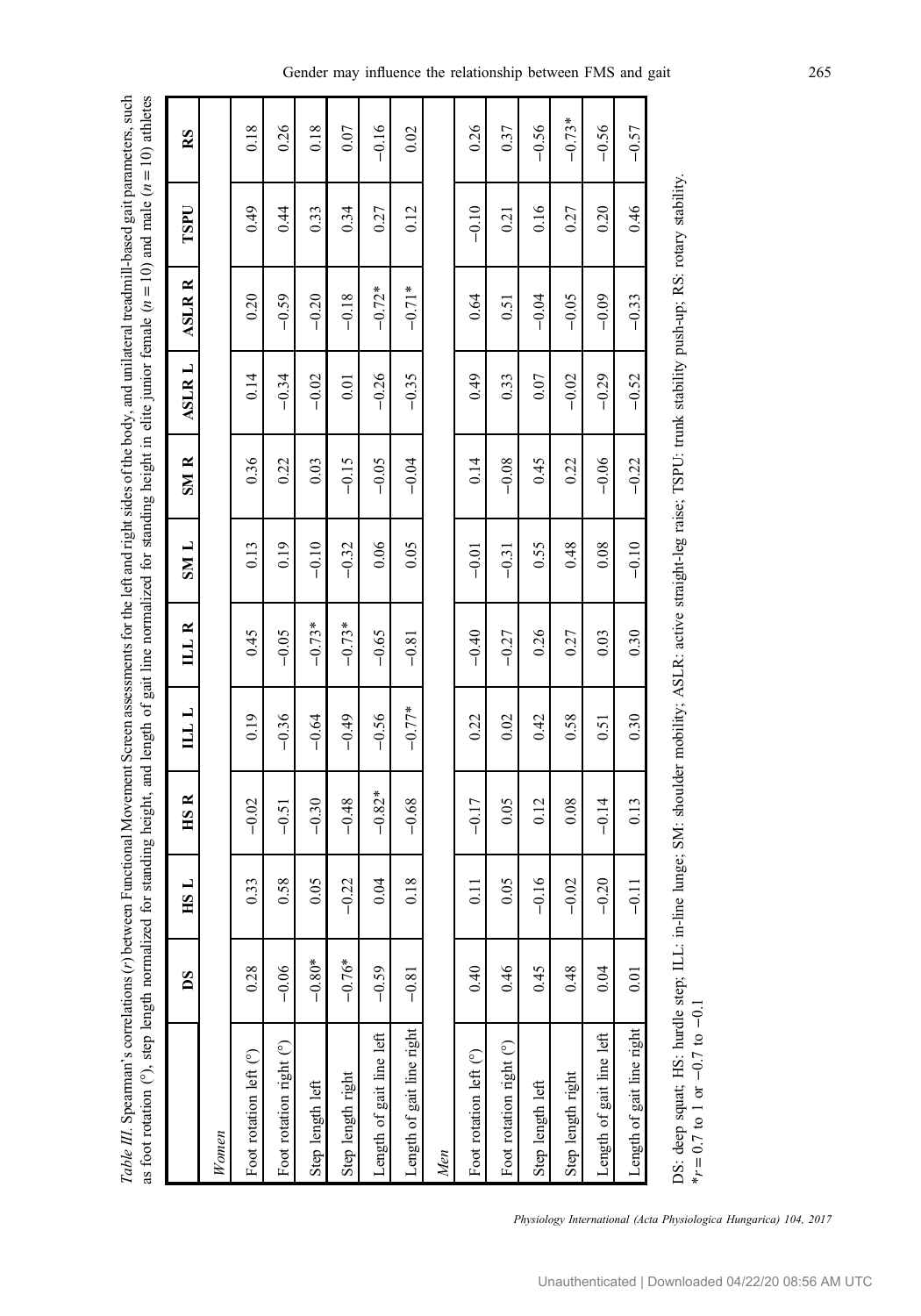#### <span id="page-8-0"></span>266 Magyari et al.

Table IV. Spearman's correlations (r) between Functional Movement Screen (FMS) asymmetry and movement asymmetries in foot rotation (°), step length normalized for standing height, and length of gait line normalized for standing height during treadmill-based gait in elite junior female ( $n = 10$ ) and male ( $n = 10$ ) athletes

|       | Foot rotation $(°)$ | Step length (cm) | Length of gait line $(mm)$ |  |
|-------|---------------------|------------------|----------------------------|--|
| Women | $-0.089$            | 0.266            | 0.040                      |  |
| Men   | 0.414               | $-0.607$         | $-0.267$                   |  |

FMS asymmetry has been assessed by the average value of side-to-side asymmetry in FMS tests, which are scored bilaterally, such as in-line lunge, shoulder mobility, and active straight-leg raise. Movement asymmetries in treadmill-based gait parameters were assessed using a symmetry index ([30\)](#page-11-0)

Table V. Correlations between FMS test scores and selected gait parameters in elite junior female  $(n = 10)$  and male  $(n = 10)$  athletes using stepwise multiple regression model

|                                |      | Women                    |                          | Men             |       |                  |  |
|--------------------------------|------|--------------------------|--------------------------|-----------------|-------|------------------|--|
| Best predictors of the<br>test | r    | $r^2$                    | $\boldsymbol{p}$         | r               | $r^2$ | $\boldsymbol{p}$ |  |
| Foot rotation left $(°)$       |      |                          |                          |                 |       |                  |  |
| Right-leg ASLR                 |      | $\overline{\phantom{0}}$ | $\overline{\phantom{0}}$ |                 |       |                  |  |
| Foot rotation right $(°)$      |      |                          |                          |                 |       |                  |  |
| Rotary stability               |      | $\overline{\phantom{0}}$ |                          | 0.70            | 0.49  | 0.002            |  |
| Step length left (cm)          |      |                          |                          |                 |       |                  |  |
| DS                             | 0.79 | 0.63                     | 0.001                    | $\qquad \qquad$ | -     |                  |  |
| Step length right (cm)         |      |                          |                          |                 |       |                  |  |
| DS                             | 0.76 | 0.58                     | 0.001                    | -               | -     | -                |  |
| Rotary stability               |      |                          |                          | 0.73            | 0.53  | 0.002            |  |
| Length of gait line left (mm)  |      |                          |                          |                 |       |                  |  |
| Right-leg HS                   | 0.82 | 0.68                     | 0.000                    |                 |       |                  |  |
| Length of gait line right (mm) |      |                          |                          |                 |       |                  |  |
| DS                             | 0.81 | 0.66                     | 0.000                    |                 |       |                  |  |

Strong correlation is defined in  $r = 0.7$  to 1 or  $-0.7$  to  $-1$ . FMS: Functional Movement Screen; ASLR: active straightleg raise; DS: deep squat; HS: hurdle step; r: multiple regression correlation coefficient; p: significance

different FMS test scores predicted different gait parameters in female and male athletes. Furthermore, the type of correlation was different in men and women, suggesting an influence of gender on the relationship between FMS scores and treadmill-based gait parameters. These findings support the idea that coaches and practitioners may need to use FMS differently in males and females when looking for functional deficiencies. On the other hand, small sample size of this study limits the interpretation of the results;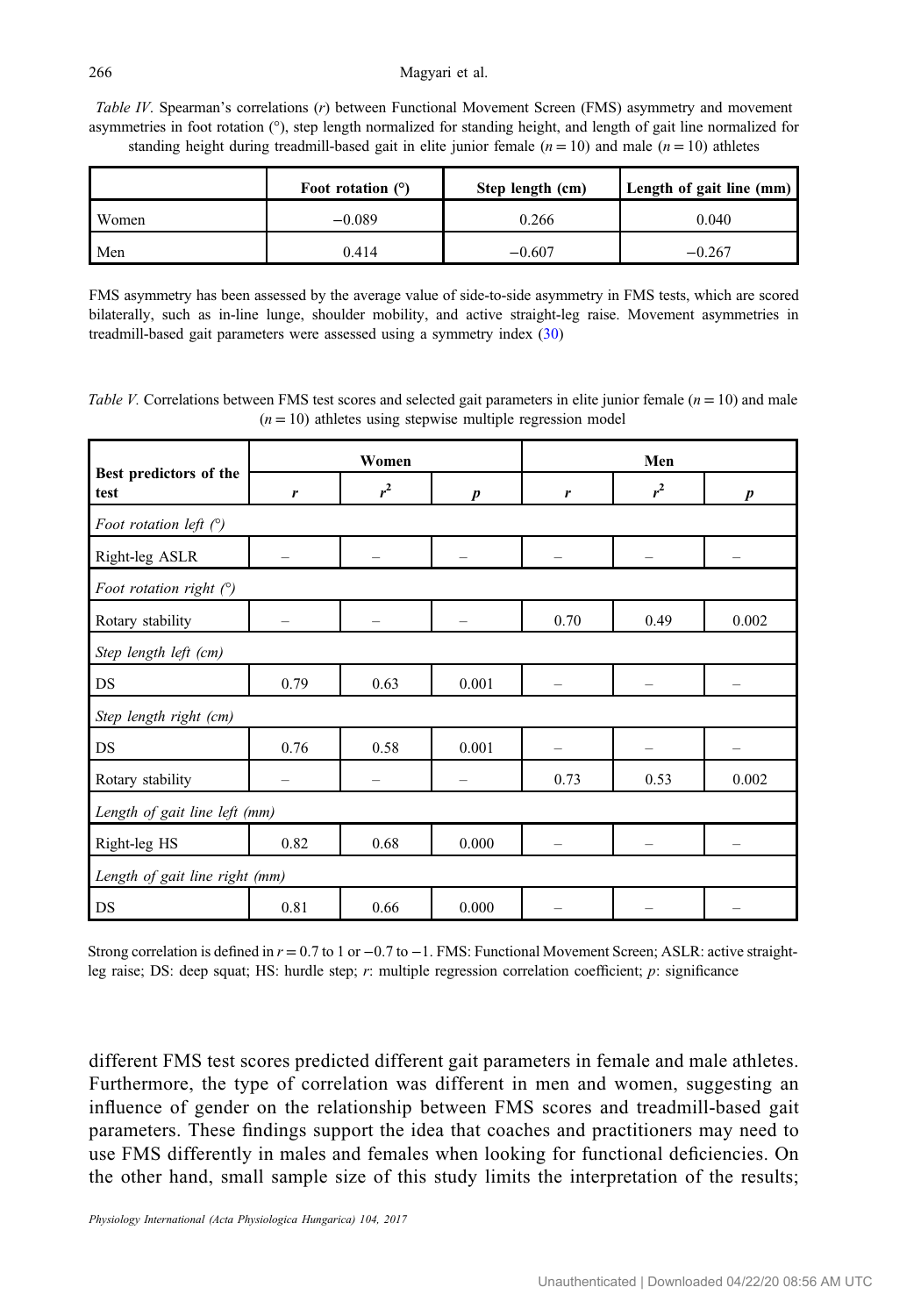<span id="page-9-0"></span>therefore, clear arguments for practical applications cannot be described. However, strength and conditioning coaches should be cognizant that the FMS scores may have limited application to sport-specific performance and may indicate different compensatory training in female and male athletes.

One limitation of this study is that the correlation analyses cannot reveal cause–effect relationships and there is a need to verify the conclusions drawn from the present crosssectional study using data from interventions. Another limitation is that we measured only gait as a general measure of motor output but did not measure discipline-specific performance that could have provided perhaps deeper insights into the gender–FMS performance relationship. However, previous studies have demonstrated low correlation between FMS scores and athletic performance [\(18,](#page-10-0) [27,](#page-10-0) [28\)](#page-10-0). Prestudy statistical power calculation revealed that 44 subjects would be optimal to detect changes in the measured variables; therefore, the small sample size may have prevented us from detecting the effects of gender on all of the relationships we considered between gait parameters and FMS scores.

In conclusion, our preliminary data suggest that gender could affect the relationship between FMS scores and treadmill-based gait parameters. Furthermore, stepwise multiple regression analysis showed that different FMS test scores predicted different gait parameters in women and men. The FMS test was developed to provide an indication of movement compensation only with scoring. This scoring is interpreted so that a high score on the left compared with the right leg reflects compensation and imbalance. In contrast, this study is in agreement with previous data, which suggest that there is no significant relationship between FMS asymmetry and movement asymmetries measured by symmetry indices of treadmill-based gait parameters, reflecting insensitivity to any underlying compensations. We surmise that FMS could determine deficiencies, functional limitations, or asymmetries; however, strength and conditioning coaches need to pay attention not only to how to score but also to how to use FMS. Nevertheless, the sample size was too small to discern whether gender affects the relationship between FMS asymmetry and movement asymmetries. Future studies need to increase sample size and also measure disciplinespecific performance to obviously detect the effects of gender on the relationship between gait parameters and FMS scores.

#### Acknowledgements

CB, MOM, and JN contributed in study conception and design. NM, VS, BS, KG, MOM, and JN contributed in acquisition of data. TH, RMK, and JN contributed in analysis and interpretation of data. MOM, TH, RMK, and JN contributed in drafting of manuscript. TH, RMK, TJ, and JN contributed in critical revision. The research was conducted at Pain Clinic, Budapest, Hungary. The authors would like to thank the athletes for their time and effort to participate in this study. The research project was supported in part by the Hungarian Olympic Committee. The results of this study do not constitute endorsement for or against the FMS by the authors. They declared no conflict of interest regarding the publication of this manuscript.

## **REFERENCES**

- 1. Alizadehkhaiyat O, Hawkes DH, Kemp GJ, Howard A, Frostick SP: Muscle strength and its relationship with skeletal muscle mass indices as determined by segmental bio-impedance analysis. Eur. J. Appl. Physiol. 114(1), 177–185 (2014)
- 2. Alton F, Baldey L, Caplan S, Morrissey MA: Kinematic comparison of over ground and treadmill walking. Clin. Biomech. 13, 434–440 (1998)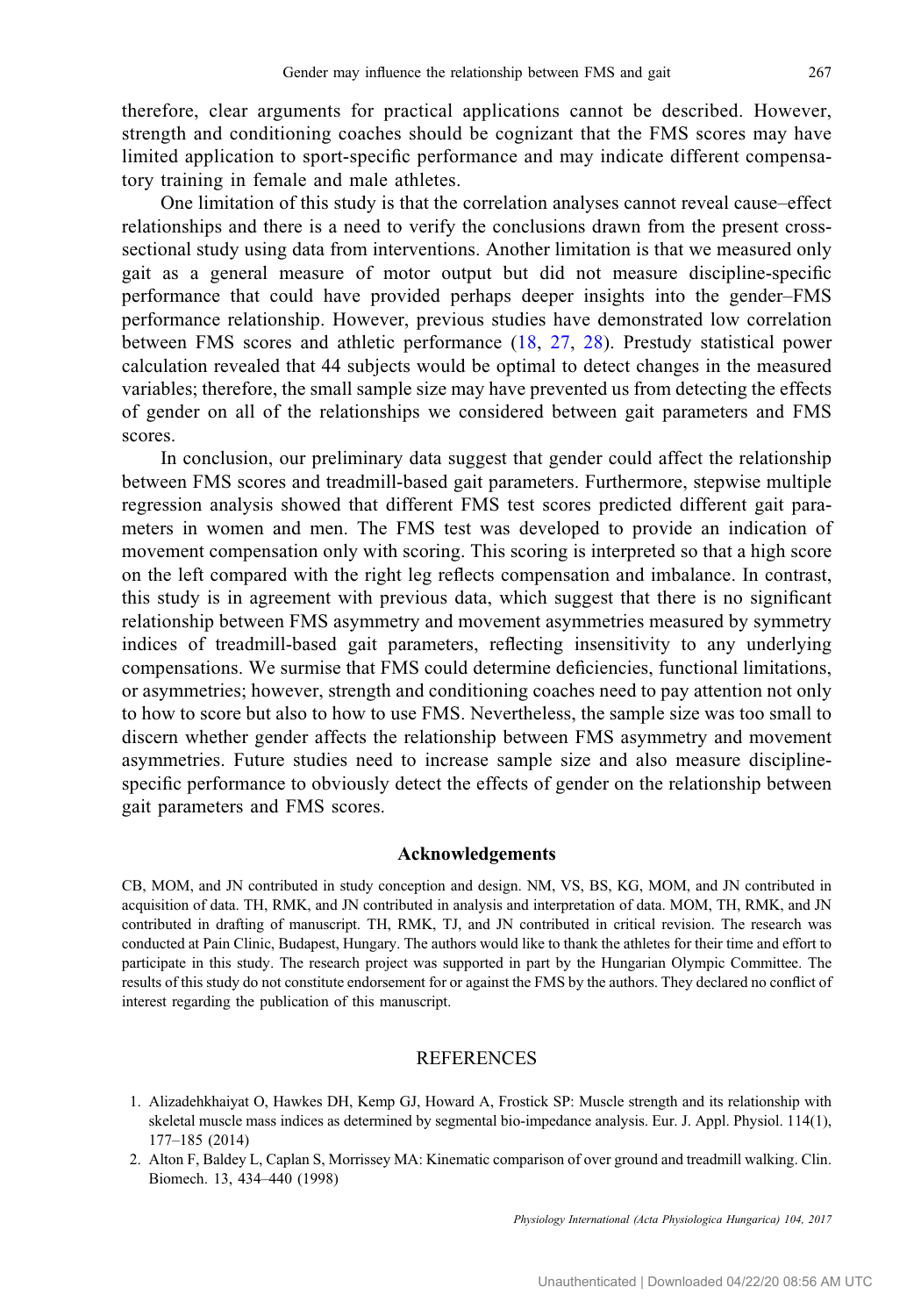- <span id="page-10-0"></span>3. Bardenett SM, Micca JJ, DeNoyelles JT, Miller SD, Jenk DT, Brooks GS: Functional Movement Screen normative values and validity in high school athletes: can the FMS™ be used as a predictor of injury? Int. J. Sports Phys. Ther. 10(3), 303–308 (2015)
- 4. Bejek Z, Paróczai R, Illyés A, Kiss RM: The influence of walking speed on gait parameters in healthy people and in patients with osteoarthritis. Knee Surg. Sports Traumatol. Arthrosc. 14(7), 612–622 (2006)
- 5. Brophy RH, Backus S, Kraszewski AP, Steele BC, Ma Y, Osei D, Williams RJ: Differences between sexes in lower extremity alignment and muscle activation during soccer kick. J. Bone Joint Surg. Am. 92(11), 2050–2058 (2010)
- 6. Chimera NJ, Smith CA, Warren M: Injury history, sex, and performance on the Functional Movement Screen and Y balance test. J. Athl. Train. 50(5), 475–485 (2015)
- 7. Chiu MC, Wang MJ: The effect of gait speed and gender on perceived exertion, muscle activity, joint motion of lower extremity, ground reaction force and heart rate during normal walking. Gait Posture 25(3), 385–392 (2007)
- 8. Chorba RS, Chorba DJ, Bouillon LE, Overmyer CA, Landis JA: Use of a Functional Movement Screening tool to determine injury risk in female collegiate athletes. N. Am. J. Sports Phys. Ther. 5(2), 47–54 (2010)
- 9. Cook G, Burton L, Hoogenboom B: Pre-participation screening: the use of fundamental movements as an assessment of function – part 1. N. Am. J. Sports Phys. Ther.  $1(2)$ ,  $62-72$  (2006a)
- 10. Cook G, Burton L, Hoogenboom B: Pre-participation screening: the use of fundamental movements as an assessment of function – part 2. N. Am. J. Sports Phys. Ther.  $1(3)$ ,  $132-139$  (2006b)
- 11. Ford KR, Myer GD, Hewett TE: Valgus knee motion during landing in high school female and male basketball players. Med. Sci. Sports Exerc. 35(10), 1745–1750 (2003)
- 12. Frost DM, Beach TA, Callaghan JP, McGill SM: Using the Functional Movement Screen™ to evaluate the effectiveness of training. J. Strength Cond. Res. 26(6), 1620–1630 (2012)
- 13. Hausdorff JM: Gait variability: methods, modeling and meaning. J. Neuroeng. Rehabil. 2, 19 (2005)
- 14. Kang HG, Dingwell JB: Separating the effects of age and walking speed on gait variability. Gait Posture 27(4), 572–577 (2008)
- 15. Kiss R, Magyar O (2014): Effect of gender and walking speed on gait variability in healthy young subject. In: ISEK 2014: XX Congress International Society of Electrophysiology and Kinesiology, Rome, Italy, p. 312
- 16. Ko DY, Lee HS: The changes of COP and foot pressure after one hour's walking wearing high-heeled and flat shoes. J. Phys. Ther. Sci. 25(10), 1309–1312 (2013)
- 17. Konradsen L: Factors contributing to chronic ankle instability: kinesthesia and joint position sense. J. Athl. Train. 37(4), 381–385 (2002)
- 18. Lockie R, Schultz A, Callaghan S, Jordan C, Luczo T, Jeffriess MA: A preliminary investigation into the relationship between Functional Movement Screen scores and athletic physical performance in female team sport athletes. Biol. Sport 32(1), 41–51 (2015)
- 19. Lockie RG, Schultz AB, Jordan CA, Callaghan SJ, Jeffriess MD, Luczo TM: Can selected functional movement screen assessments be used to identify movement deficiencies that could affect multidirectional speed and jump performance? J. Strength Cond. Res. 29(1), 195–205 (2015)
- 20. Lovejoy CO: The natural history of human gait and posture. Part 2. Hip and thigh. Gait Posture 21(1), 113–124 (2005)
- 21. Lovejoy CO: The natural history of human gait and posture. Part 3. The knee. Gait Posture 25(3), 325–341 (2007)
- 22. Malinzak RA, Colby SM, Kirkendall DT, Yu B, Garrett WE: A comparison of knee joint motion patterns between men and women in selected athletic tasks. Clin. Biomech. (Bristol, Avon) 16(5), 438–445 (2001)
- 23. McLean SG, Lipfert SW, van den Bogert AJ: Effect of gender and defensive opponent on the biomechanics of sidestep cutting. Med. Sci. Sports Exerc. 36(6), 1008–1016 (2004)
- 24. Minick KI, Kiesel KB, Burton L, Taylor A, Plisky P, Butler RJ: Interrater reliability of the Functional Movement Screen. J. Strength Cond. Res. 24(2), 479–486 (2010)
- 25. Moran RW, Schneiders AG, Major KM, Sullivan SJ: How reliable are Functional Movement Screening scores? A systematic review of rater reliability. Br. J. Sports Med. 50(9), 527–536 (2016)
- 26. Nimphius S, McGuigan MR, Newton RU: Relationship between strength, power, speed, and change of direction performance of female softball players. J. Strength Cond. Res. 24(4), 885–895 (2010)
- 27. Okada T, Huxel KC, Nesser TW: Relationship between core stability, functional movement, and performance. J. Strength Cond. Res. 25(1), 252–261 (2011)
- 28. Parchmann CJ, McBride JM: Relationship between Functional Movement Screen and athletic performance. J. Strength Cond. Res. 25(12), 3378–3384 (2011)
- 29. Reed LF, Urry SR, Wearing SC: Reliability of spatiotemporal and kinetic gait parameters determined by a new instrumented treadmill system. BMC Musculoskelet. Disord. 14, 249 (2013)